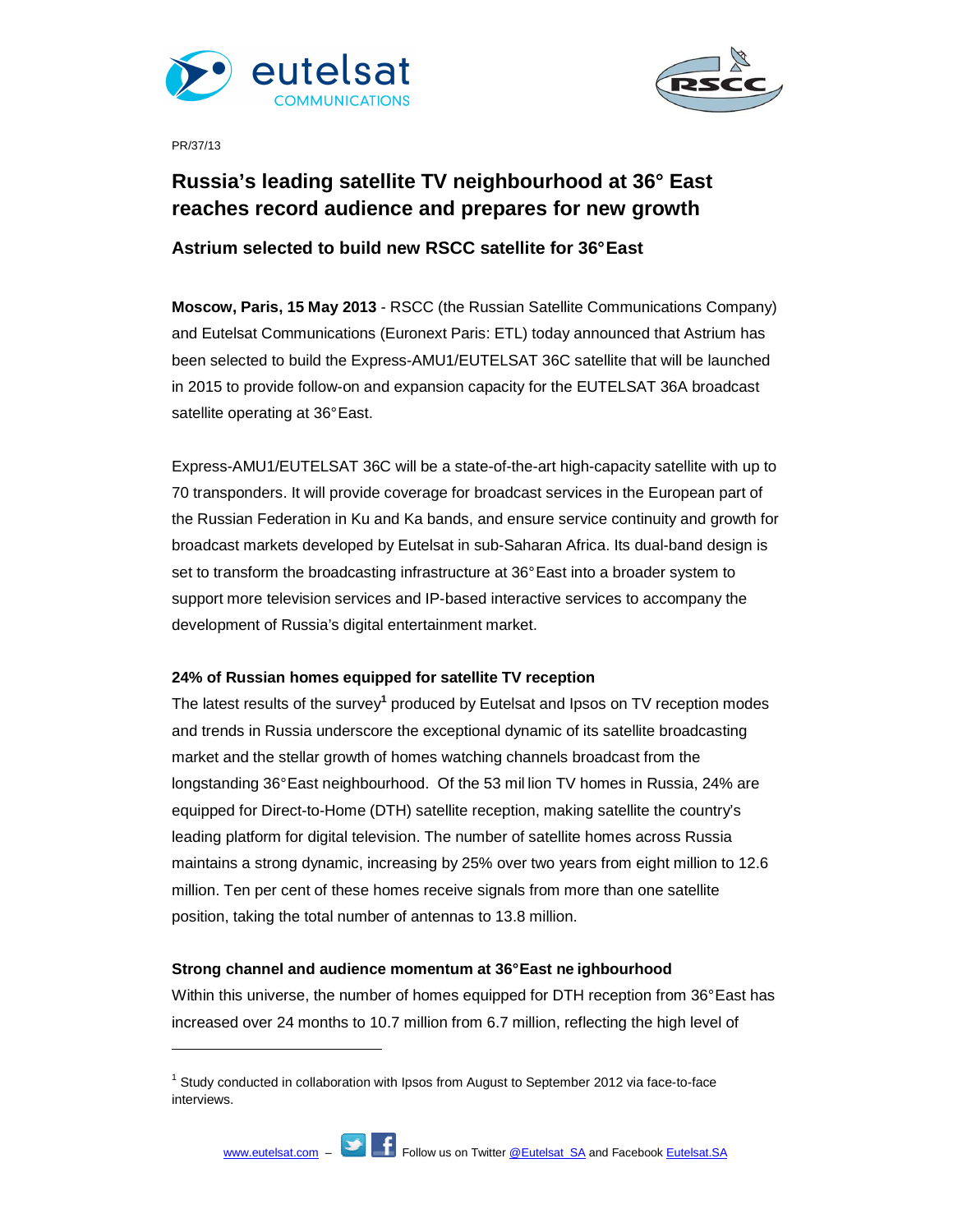demand for the TricolorTV platform and the success of NTV+. Over the same period, the volume of Russian channels broadcasting from 36° Ea st has jumped to over 370 from 250. Meanwhile, the number of homes in Russia receiving international and Russian channels broadcast by Eutelsat's HOT BIRD satellites also continues to grow, reaching a new record of 1.7 million, up from 1.3 million two years before.

In the words of Yuri Prokhorov, RSCC Director general: "The 36 degrees East orbital slot serves as an excellent example of successful and mutually beneficial Russian-French cooperation. We are happy that our partnership with Eutelsat is taking another step forward. The upcoming Express AMU-1 satellite will afford fresh opportunities for digital multi-programme broadcasting projects in European Russia. DTH users will gain access to high-quality state-of-the-art TV including HD and 3D TV, as well as to modern communications and interactive services."

Eutelsat CEO, Michel de Rosen, said: "Driven by NTV+ and TricolorTV's new HD offer, this trajectory of stellar growth has continued since our findings, further consolidating 36° East as the place to be in Russia's vibrant digital broadcast market. Our objective now with RSCC is to take this leading video neighbourhood to the next level with the procurement of a new satellite from Astrium designed to support increasing demand and a new generation of interactive services."

Meet Eutelsat and RSCC at Sviaz/Expocomm in Moscow from May 14-17.

#### **About RSCC**

The Russian Satellite Communication Company (RSCC) is the Russian state satellite operator whose spacecraft provide a global coverage. RSCC was founded in 1967 and belongs to the ten largest world satellite operators in terms of satellites and orbital slots. The company possesses the largest satellite constellation in Russia located in the geostationary orbital arc from 14 West to 140 East and cover the whole territory of Russia, the CIS, Europe, the Middle East, Africa, the Asia Pacific region, North and South America, and Australia. The company includes five teleports - Satellite Communications Centers (SCC): Dubna, Bear Lakes, Skolkovo, Zheleznogorsk, Khabarovsk and the Shabolovka Technical Center in Moscow as well as its own high-speed optical-fiber digital network. As the national satellite operator RSCC meets the important state tasks on providing mobile presidential and governmental communications, federal TV & Radio signal transmission over the territory of Russia and the most countries of the world. The company pays serious attention to implementing national projects. RSCC closely interacts with the Russian state authorities in the field of informational and telecommunications and broadcast systems development. RSCC provides a full range of communications and broadcasting services using its own terrestrial engineering facilities and satellite constellation including up-todate spacecraft of Express-AM and Express-A series, Express-MD1, Bonum-1, and a part of the EUTELSAT 36A (W4) satellite capacity. The company's satellites offer wide opportunities to establish TV & Radio broadcasting inclusive DTH, IPTV, MPEG-4 services, broadband Internet access, data transmission, videoconferencing, VSAT network deployment, departmental and corporative communications networks worldwide. The company has its own satellite TT&C system. At present, RSCC controls and monitors the Eutelsat, Intelsat, etc. satellites using its engineering facilities. www.rscc.ru

Media Relations: pr@rscc.ru

#### **About Eutelsat Communications** (www.eutelsat.com)

Eutelsat Communications is the holding company of Eutelsat S.A. With capacity commercialised on 31 satellites delivering reach of Europe, the Middle East, Africa, Asia, significant parts of the Americas and the Asia-Pacific, Eutelsat Communications (Euronext Paris: ETL, ISIN code: FR0010221234) is one of the world's leading satellite operators. As of 31 March 2013, Eutelsat's satellites were broadcasting more than 4,600 television channels to over 200 million cable and satellite homes in Europe, the Middle